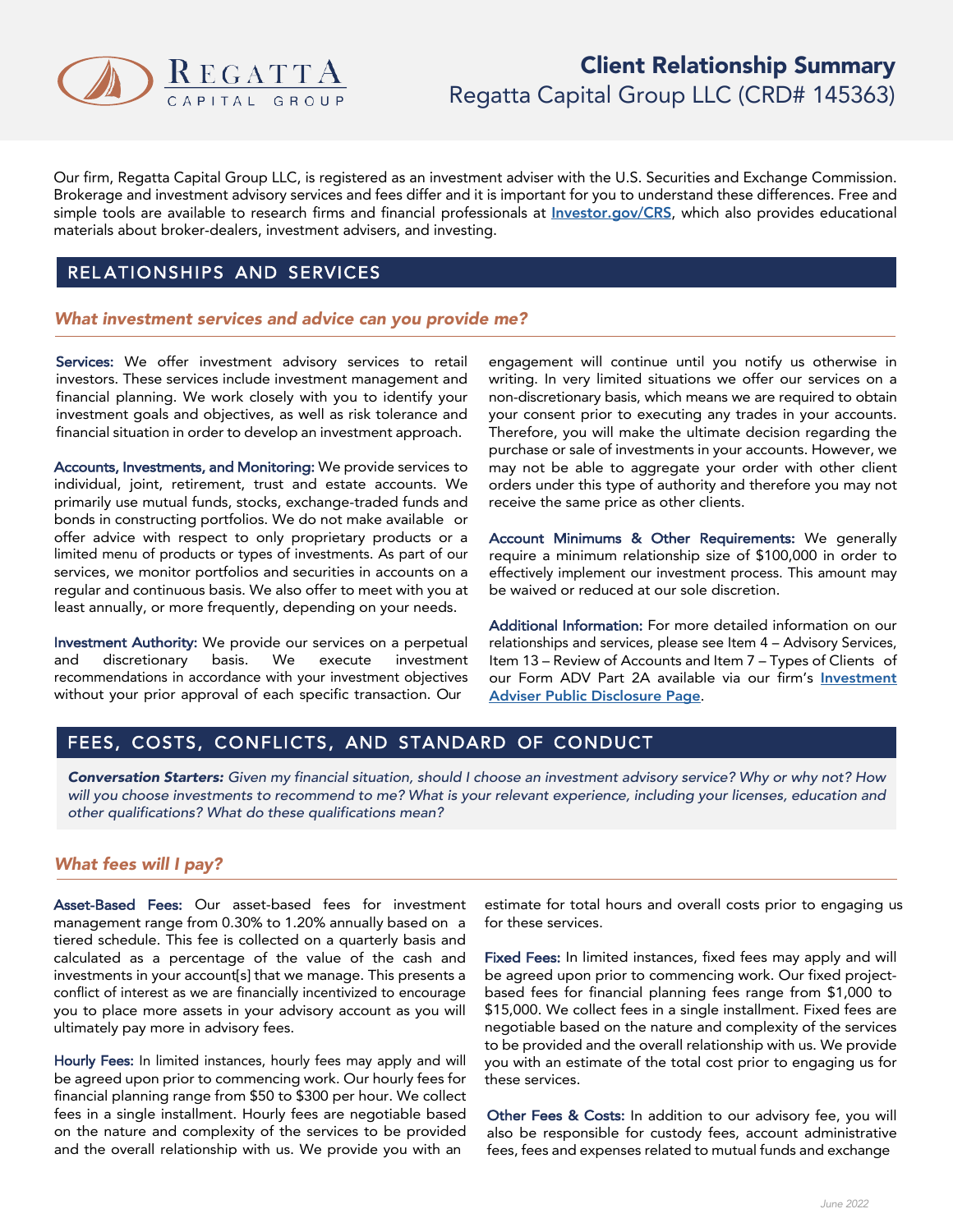

traded funds, and applicable securities transaction fees.

Additional Information: You will pay fees and costs whether you make or lose money on your investments. Fees and costs will reduce any amount of money you make on your investments

over time. Please make sure you understand what fees and costs you are paying. For more detailed information on our fees, please see Item 5 – Fees and Compensation of our Form ADV Part 2A available via our firm's Investment Adviser Public Disclosure Page.

Conversation Starters: Help me understand how these fees and costs might affect my investments. If I give you \$10,000 to *invest, how much will go to fees and costs, and how much will be invested for me?*

#### What are your legal obligations to me when acting as my investment adviser? How else does your firm *make money and what conflicts of interest do you have?*

When we act as your investment adviser, we have to act in your best interest and not put our interests ahead of yours. At the same time, the way we make money creates some conflicts with your interests. You should understand and ask us about these conflicts because they can affect the investment advice we provide you. Here is an example to help you understand what this means.

When deemed to be in your best interest, we will recommend that you invest in private funds that are managed directly by us. We are financially incentivized to recommend that you invest directly into these funds over other alternatives, as individuals within our organization have the ability to receive additional revenue from the fees collected for the management of these

#### *How do your financial professionals make money?*

Our financial professionals are compensated based on the percentage of net assets under management for the accounts they service directly. This means financial professionals have an

However, prior to recommending that you invest these funds, we will conduct the necessary due diligence to ensure the private fund investment is in your best interest and aligns with your investment needs and objectives. We will also provide you with additional disclosure information regarding the material financial interests and compensation relevant to the private fund investment.

Additional Information: For more detailed information, please see Item 10 – Financial Industry Activities and Affiliations, Item 12 – Brokerage Practices, and Item 14 – Client Referrals and Other Compensation of our Form ADV Part 2A available via our firm's Investment Adviser Public Disclosure Page.

incentive to increase the asset size in the relationship or solicit new business, taking time away from the day-to-day servicing of current clients.

### DISCIPLINARY HISTORY

*Do you or your financial professionals have legal or disciplinary history?*

No. You can visit *Investor.gov/CRS* for a free and simple search tool to research our firm and our financial professionals.

Conversation Starters: As a financial professional, do you have any disciplinary history? For what type of conduct?

You can find additional information about our investment advisory services by viewing our Form ADV Part 2A available via our firm's **Investment Adviser Public Disclosure Page** or by visiting http://www.regattainvest.com. You can request

up to date information and a copy of our client relationship summary by contacting us at **info@regattainvest.com** or (310) 725-9102.

Conversation Starters: Who is my primary contact person? Is he or she a representative of an investment advisor? Who can I *talk to if I have concerns about how this person is treating me?*